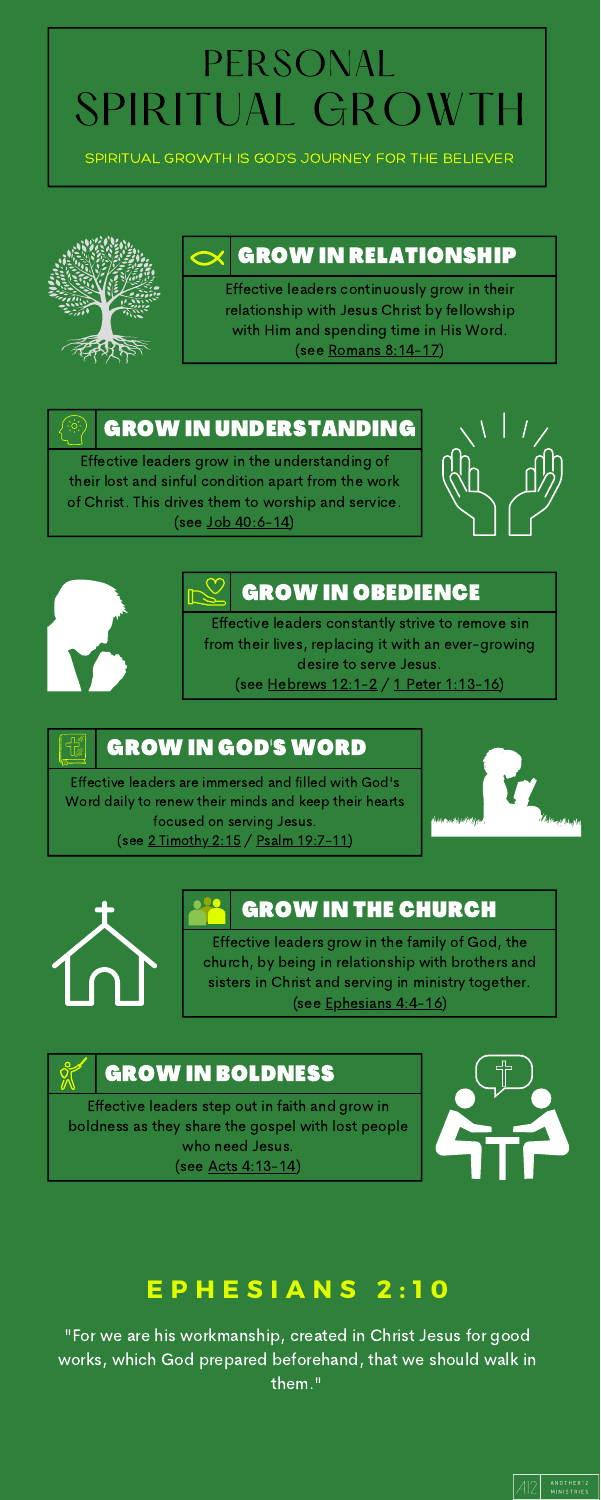#### CONSEQUENCES OF SIN

#### IMPACT OF SIN

#### SINS OF OMISSION

#### SINS OF COMISSION

Believers fail to grow spiritually when they consciously choose to act in any way that is does not pursue holy living. (see James [1:14-15\)](https://www.biblegateway.com/passage/?search=James+1%3A14-15&version=ESV)

Believers fail to grow spiritually when they allow cares and pursuits of a non-eternal nature to dominate their time, resources, and focus. (see [James](https://www.biblegateway.com/passage/?search=James+4%3A17&version=ESV) 4:17)





The impact of sin in the life of the believer is that it causes a wedge of separation between them and God. It also grieves the Holy Spirit. (see Isaiah [59:1-3](https://www.biblegateway.com/passage/?search=Isaiah+59%3A1-3&version=ESV) / 1 [John](https://www.biblegateway.com/passage/?search=1+John+2%3A4a&version=ESV) 2:4a)

The heart that sins repeatedly, without conviction or repentance, proves that it is a heart which is not being sanctified by God.

(see Hebrews [10:26-31](https://www.biblegateway.com/passage/?search=Hebrews+10%3A26-31&version=ESV) / 1 [Corinthians](https://www.biblegateway.com/passage/?search=1+Corinthians+6%3A9-10&version=ESV) 6:9-10)



#### **H E B R E W S 1 0 : 2 6 - 3 1**

"For if we go on sinning deliberately after receiving the knowledge of the truth, there no longer remains a sacrifice for sins, but a fearful expectation of judgment, and a fury of fire that will consume the adversaries. Anyone who has set aside the law of Moses dies without mercy on the evidence of two or three witnesses. How much worse punishment, do you think, will be deserved by the one who has trampled underfoot the Son of God, and has profaned the blood of the covenant by which he was sanctified, and has outraged the Spirit of grace? For we know him who said, "Vengeance is mine; I will repay." And again, "The Lord will judge his people." It is a fearful thing to fall into the hands of the living God."

# PERSONAL SPIRITUAL GROWTH

FAILURE IS THE ABSENCE OF OBEDIENCE



#### **M A T T H E W 5 : 3 - 6 , 8**

"Blessed are the poor in spirit, for theirs is the kingdom of heaven. Blessed are those who mourn, for they shall be comforted. Blessed are the meek, for they shall inherit the earth. Blessed are those who hunger and thirst for righteousness, for they shall be satisfied."

"Blessed are the pure in heart, for they shall see God."